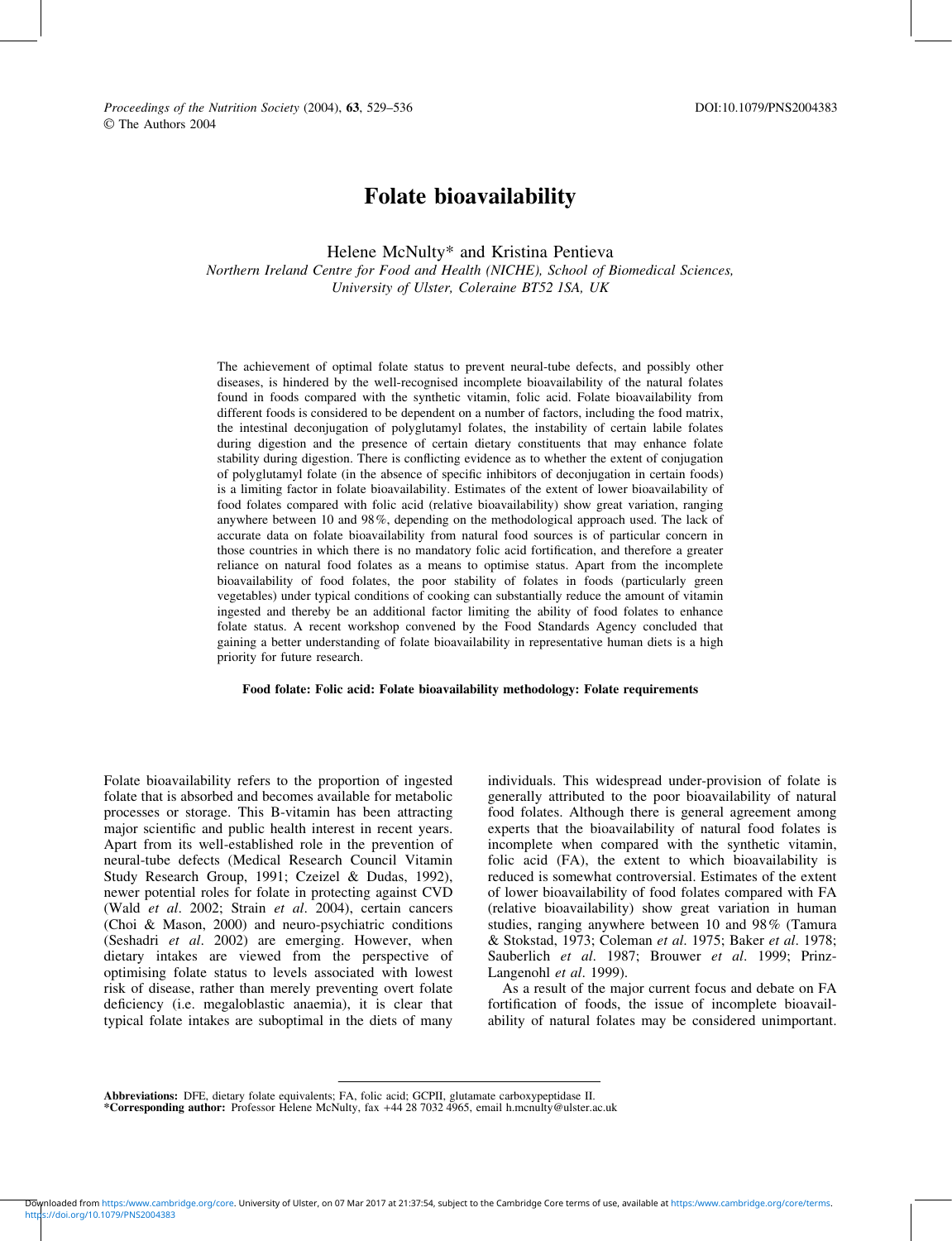However, it remains a fundamental concern for two reasons. First, there are many countries that do not have legislation in place for the mandatory fortification of grain food with FA similar to that introduced in recent years in North America (Fletcher et al. 2004). Such countries are therefore reliant mainly on natural food folates as a means to optimise status. Second, irrespective of whether a country has a FA fortification policy, the issue of setting dietary folate recommendations remains an ongoing concern for policy makers. The focus here has generally shifted in recent years from the traditional approach of preventing overt deficiency to the newer evidence-based approach of setting dietary requirements on the basis of optimal health. However, in the case of folate, recommendations based on an adjustment for the differences in bioavailability between natural food folates and the synthetic vitamin are emerging, with the recent introduction of 'dietary folate equivalents' (DFE; Institute of Medicine, 1998) in the USA. The DFE is defined as the quantity of natural food folate plus 1. 7 times the quantity of FA in the diet; this definition is based on the assumption that the bioavailability of FA added to food is greater than that of natural food folate by a factor of  $1.7$ . This estimation is, however, highly dependent on one metabolic study in non-pregnant women that estimated the bioavailability of food folates to be  $\leq 50\%$  relative to that of FA (Sauberlich et al. 1987), and other evidence showing that FA added to food has about 85% of the bioavailability of free FA (Pfeiffer et al. 1997). Other countries wishing to consider the use of this approach or a similar one for setting dietary folate recommendations require accurate and meaningful folate bioavailability data in order to confirm the robustness of the US DFE value.

The present review will address the various factors that are considered to contribute to the incomplete bioavailability of natural folates from foods, the experimental approaches that have been used to examine food folate bioavailability, the major findings from recent bioavailability studies in human subjects and future research priorities.

# Factors considered to contribute to the incomplete bioavailability of natural food folates

The bioavailability of folates from various foods is considered to be dependent on a number of factors, including: intestinal deconjugation of polyglutamyl folates; the food matrix; the instability of certain labile folates during digestion (or before ingestion); the presence of certain dietary constituents that may enhance folate stability during digestion (e.g. folate-binding proteins, ascorbate).

# Factors related to intestinal deconjugation of food folates

In contrast to synthetic FA, which is a monoglutamate, natural food folates are predominantly polyglutamates with a variable number of glutamate residues. A recent study from The Netherlands has estimated that approximately two-thirds of total folate intake from a mixed unfortified diet is in the polyglutamyl form, derived mainly from

vegetables (Melse-Boonstra et al. 2002). These polyglutamates need to be hydrolysed to the monoglutamate form for normal absorption in the proximal small intestine. This process is controlled by the intestinal brush-border enzyme glutamate carboxypeptidase II (GCPII).

GCPII has a pH optimum at 6–7 (Halsted, 1990) and ingestion of foods that can change the intestinal pH may result in incomplete intestinal deconjugation of polyglutamyl folates. For example, Tamura et al. (1976) have found a marked reduction in the bioavailability of heptaglutamate when added to 600 ml diluted orange juice in comparison with FA. The authors have established that the reduction in heptaglutamate bioavailability is as a result of the lowering of  $\overrightarrow{pH}$  (to 3.7) by the high load of orange juice. They have shown that heptaglutamate bioavailability is reduced when citric acid is added to orange juice, but when the same mixture is neutralised to pH 6. 4 the bioavailability of heptaglutamate does not differ from that of FA (Tamura et al. 1976). In addition, some food components and certain drugs have been reported to act as inhibitors of the activity of GCPII. Studies with stable isotopes in human subjects (Wei et al. 1996) and in vitro experiments with porcine jejunal brush-border membrane (Wei & Gregory, 1998) indicate that organic acid ions (citrate, malate, ascorbate and phytate) present in orange juice have a combined inhibitory effect on the activity of GCPII. Nucleic acids in yeast ingested in large doses have also been reported to decrease the activity of GCPII (Rosenberg & Godwin, 1971). A naturally-occurring heat-activated GCPII inhibitor has been identified in the skin of various pulses (Butterworth et al. 1974); however, later bioavailability studies with human subjects have failed to detect any effect of beans on the utilisation of heptaglutamates (Keagy et al. 1988). Some drugs (salicylazosulfapyridine) and ethanol have also been reported to competitively inhibit GCPII (Halsted, 1990).

Recently, a polymorphism (C1561T) in the gene encoding GCPII has been identified and in vitro studies have found that COS-7 cells expressing the mutant variant have a 53% lower GCPII enzyme activity than cells with the wild genotype (Devlin et al. 2000). However, the frequency of the homozygous mutant genotype for this polymorphism in the general population is very low  $(0.5\%)$ , and its *in vivo* effects on dietary folate digestion and folate status remain unclear, since various human studies have shown contradictory results (Devlin et al. 2000; Lievers et al. 2002; Vargas-Martinez et al. 2002; Afman et al. 2003).

The question as to whether polyglutamyl folates are inherently less bioavailable than monoglutamyl folates (i.e. in the absence of specific inhibitors of deconjugation such as organic acids) remains to be resolved. The bioavailability of folate polyglutamates relative to monoglutamates has been explored in different studies with various results. Earlier acute studies (Godwin & Rosenberg, 1975; Keagy et al. 1988), together with a recent chronic study by Melse-Boonstra et al. (2004), have indicated that the bioavailability of polyglutamyl folate is markedly lower than that of monoglutamyl folate. In contrast, recent results (Hannon-Fletcher et al. 2004) have found no evidence to support the view that the extent of glutamation *per se* is a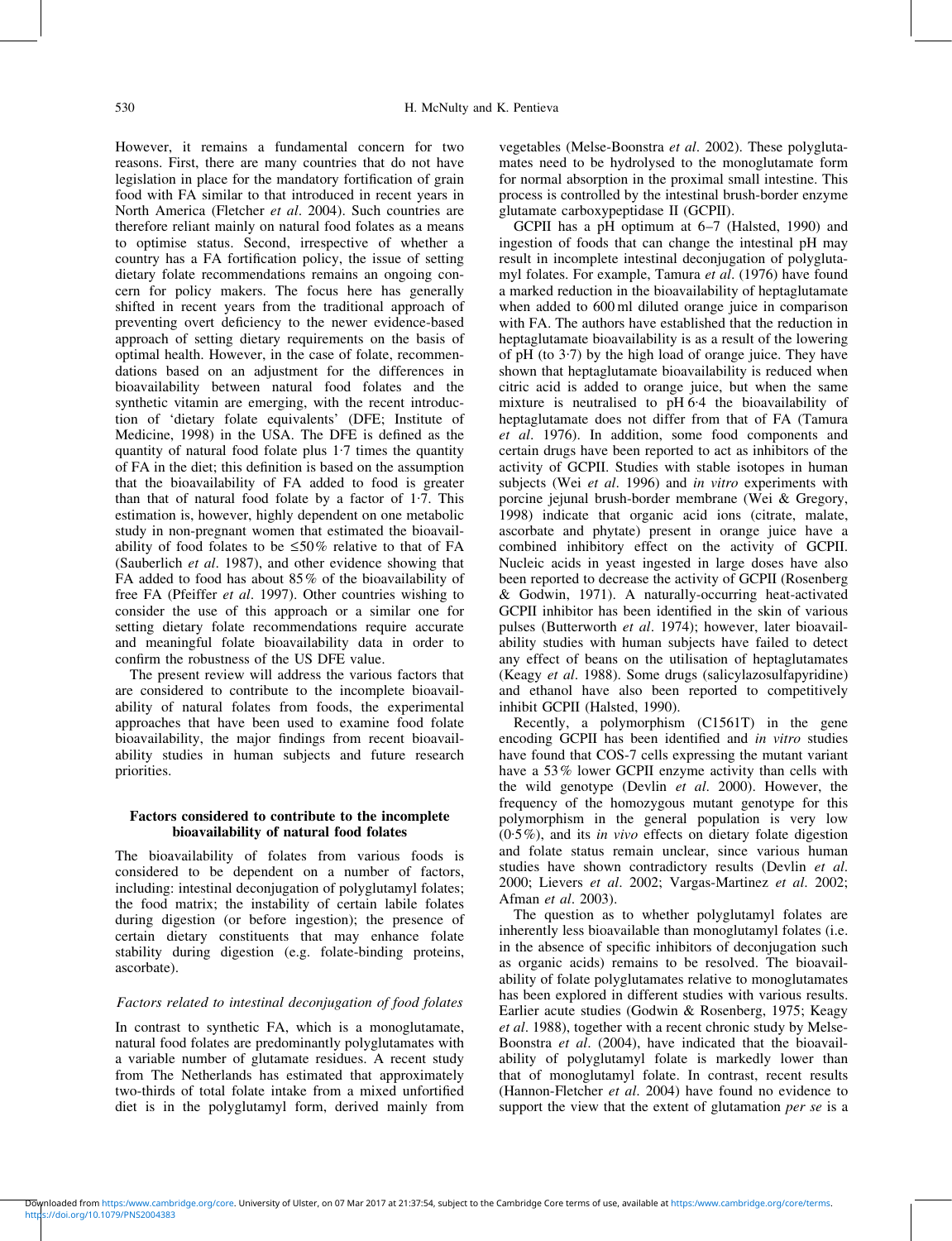limiting factor in the bioavailability of folates from natural food sources. A 6-week intervention study with healthy subjects has shown no difference in the bioavailability of folates from yeast (providing 100% of the folate as polyglutamyl folate) and spinach (Spinacia oleracea; providing 50% of the folate as polyglutamyl folate). These observations are in good agreement with previous findings (Wei et al. 1996) from studies using exogenous  ${}^{2}$ Hlabelled monoglutamyl and polyglutamyl folates added to various foods that have shown equivalent bioavailability for the two forms of folate. Similar findings have also been reported by Konings et al. (2002) in an acute study of subjects with an ileostomy that compared folate absorption from spinach containing 60% of the folate as polyglutamate and spinach pretreated before ingestion to convert the folates to the monoglutamate form. All such findings showing a similar bioavailability for polyglutamyl and monoglutamyl folate forms are consistent with earlier observations (Halsted, 1990) indicting that the activity of the human jejunal brush-border enzyme GCPII exceeds that needed for hydrolysis of polyglutamyl folates within the range of dietary intake and is, therefore, not rate limiting in the absorption process.

### Factors related to the food matrix

Since folates are covalently bound to macromolecules in foods, the food matrix as a whole and its components can also influence folate bioavailability by entrapment in the matrix, thereby hindering diffusion to the absorptive surface during digestion. Incomplete release from plant cellular structure may be a factor affecting folate bioavailability in certain plants. Two independent studies have demonstrated that folate bioavailability from minced, chopped or enzymically-liquefied spinach is higher than that from whole spinach leaves when equal amounts of spinach folates are provided to human volunteers (van het Hof et al. 1999; Castenmiller et al. 2000). The effects of wheat bran and dietary fibre on folate bioavailability have been explored in various acute and longer-term studies in human subjects, but the results are inconsistent (Bailey et al. 1988; Keagy et al. 1988; Castenmiller et al. 2000). In vitro studies with intestinal brush-border-membrane vesicles have indicated that dietary fibre does not affect the activity of GCPII (Bhandari & Gregory, 1990).

### Factors related to chemical instability of food folates

Unlike FA, which is a fully-oxidised molecule, natural folates are a mixture of reduced forms with or without  $C_1$ substitution of the pteridine ring. The chemical structure of FA renders it very stable to oxidation and resistant to destruction (Colman et al. 1975), whereas natural folates are labile and prone to oxidative cleavage at the C-9–N-10 bond (Murphy et al. 1976). There are two consequences in relation to folate availability. First, extensive losses of folate can occur during cooking and preparation of foods, which may considerably reduce the amount of folate ingested. Folate losses in the range of 50–80% have been reported in green vegetables after boiling (Hurdle et al. 1968; Leichter et al. 1978; De Souza & Eitenmiller, 1986; McKillop et al. 2002) and in processed legumes (Dang et al. 2000). In addition to any folate losses before ingestion, considerable instability of certain labile food folates has been demonstrated in studies in vitro that mimick the intestinal digestion of folates from various foods (Seyom & Selhub. 1998). Thus, the instability of labile folate species in vivo may be an important factor contributing to the incomplete bioavailability of natural food folates.

As indicated by previous studies (Smith et al. 1985; Andersson & Oste, 1992), some dietary constituents may enhance folate bioavailability by increasing the stability of food folates during food processing and during digestion in the gastrointestinal tract (e.g. folate-binding protein and antioxidants such as ascorbic acid).

# Other potential factors affecting food folate bioavailability

Apart from potential factors affecting intestinal deconjugation, food matrix effects or chemical instability of food folates, the presence of other food components in the intestinal milieu may inhibit folate absorption. For example, Pfeiffer et al. (1997) have reported a small reduction in the absorption of  $[^{13}C-5]FA$  when it is administered after a light breakfast meal compared with its administration without food.

# Experimental approaches to determining food folate bioavailabililty

The bioavailability of natural folates has been studied using various acute and chronic protocols that involve the administration of reduced folates either in the form of foods or commercial preparations corresponding to the major food folate forms (usually 5-methyltetrahydrofolate). Typically the bioavailability of reduced folates is compared with that of FA, since the latter, which is the form used for supplementation and food fortification purposes, is considered to be highly bioavailable.

### Acute studies

The protocol used in acute folate bioavailability studies is similar to that employed in pharmacology for testing the pharmacokinetics of different drugs. Typically, in a crossover or parallel design, a single ingestion of a reference dose of reduced folates or FA is administered to human volunteers and the changes in blood and/or urinary folate concentrations are monitored at various time points. The typical variables used to compare responses between the different treatments include the maximal plasma or serum folate concentration, the time required to achieve maximal plasma or serum folate response, the calculated area under the curve for plasma or serum folate response and urinary folate measurements. On the basis of the type of folate compounds administered, acute studies may be subdivided into two categories, non-isotopic and isotopic studies.

Non-isotopic acute studies. The important methodological considerations of non-isotopic acute studies have been discussed comprehensively by other investigators (Pietrzik et al. 1990; Gregory, 1995, 2001). These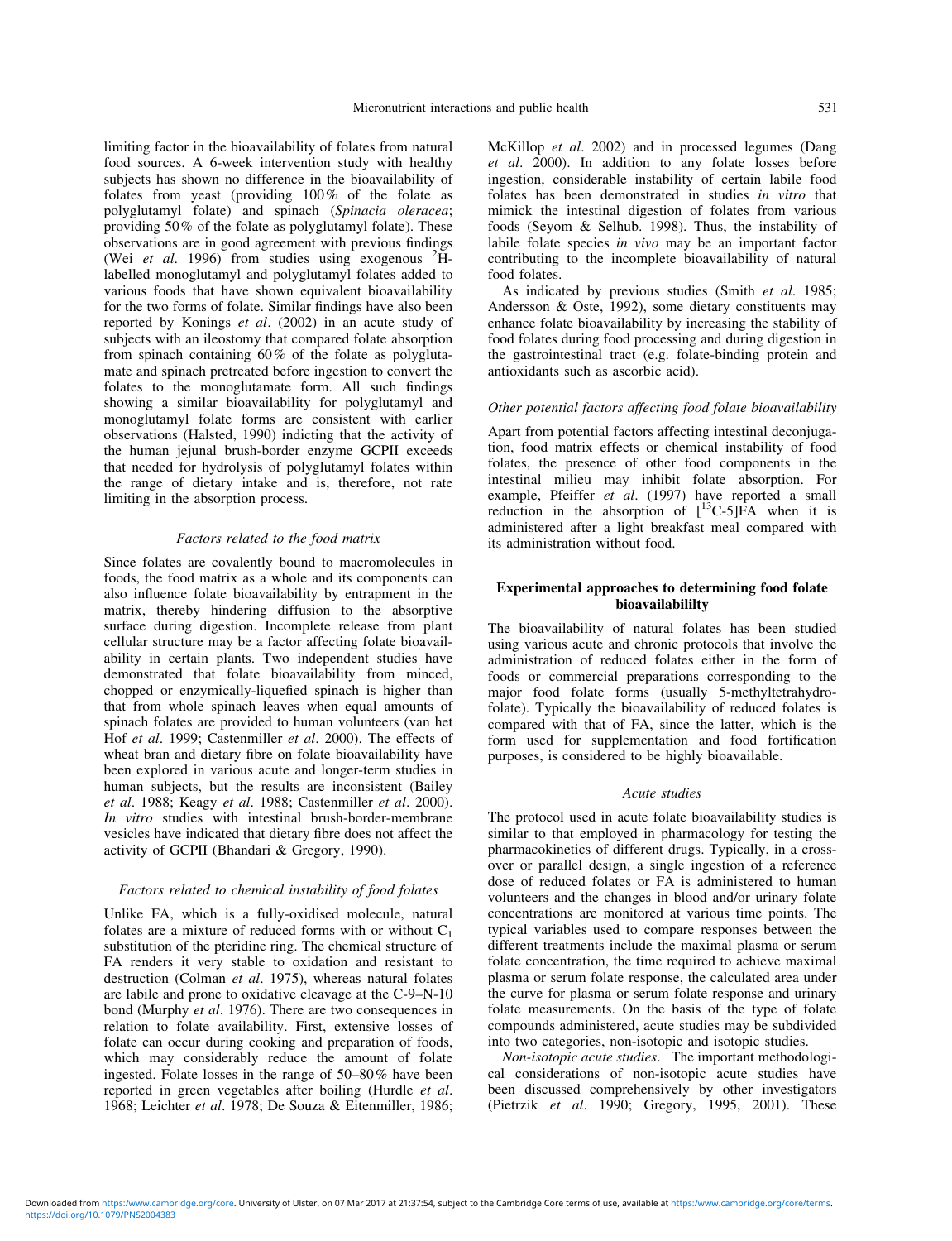considerations include: the administration of a folate dose sufficiently high to elicit measurable folate responses in blood or urine, but not so high that it exceeds the physiologically-relevant range; the selection of subjects with high folate status or the use of a folate presaturation protocol (otherwise the ingested dose may be preferentially directed towards depleted folate pools); frequent and substantial length (usually at least 8 h) of monitoring of the folate response after ingestion of the test dose in order to ensure that the peak response is not missed and to allow sufficient time for folate concentrations to return to baseline values; the recruitment of a sufficient number of subjects for statistical power, given the variability in the folate response; the avoidance of fasting, which is reported to provoke an increase in plasma folate levels, probably by interrupting the enterohepatic folate circulation; strict control of dietary folate intake during the treatment period; the inclusion of a placebo group to control for any changes in folate measurements as a result of the conditions of the protocol.

The earliest non-isotopic acute studies using folate compounds in the physiological range of intake reported a variety of results. Perry & Chanarin (1970) and Brown et al. (1973) demonstrated higher serum responses to reduced folates than to FA, whereas Tamura & Stokstad (1973) were unable to show any marked differences between natural folate forms and FA, based on 24 h urinary folate excretion. However, the validity of these early results is questionable, given the lack of placebo treatment in any of the studies and, particularly, the short period of monitoring  $(2-3 h)$ , which was insufficient to quantify the full plasma folate response in the studies of Perry & Chanarin (1970 and Brown et al. (1973). A later acute study, using a very extended period of blood folate monitoring (3 d) and a higher folate dose (1000  $\mu$ g), has reported similar bioavailabilities for 5-formyltetrahydrofolate and FA, based on the area under the curve for plasma folate response (Pietrzik & Remer, 1989). Such findings are in agreement with a recently published study (Pentieva et al. 2004) showing equivalent bioavailabilities for 5 methyltetrahydrofolate and FA, based on plasma folate response measured for a 10 h period and using a much lower folate dose of  $500 \mu$ g.

Few studies have explored folate bioavailability from different foods in an acute model. Tamura & Stokstad (1973) have reported that folate bioavailability, measured by urinary folate excretion up to 24h after the food consumption, varies considerably between different foods. Twelve food items were studied, of which banana and lima beans (Phaseolus limensis) were found to contain highlybioavailable folates (82–96% relative to FA), whereas folates from other foods such as romaine lettuce, orange juice, cabbage, soybean meal and wheat germ have a low bioavailability (25–47%). More-recent studies, based on the determination of serum folate area under the curve, have reported that the bioavailability of folates from wheataleurone flour (Fenech et al. 1999) and from spinach (Konings et al. 2002) is similar to that of an equivalent amount FA provided as a tablet. The reported differences between studies in the bioavailability of folates from various foods are probably the result of differences in the

protocols used, together with any inherent differences between the foods administered, including the food matrices and other potential factors affecting folate bioavailability (GCPII inhibitors, pH).

Isotopic acute studies. Isotopic studies offer the advantage of high specificity, since the only source of the labelled folate detected in the blood and/or urine can be the ingested folate isotope (Gregory, 2001). These studies became particularly attractive after the introduction of stable-isotope folate forms considered safe for human use. However, the measurement of the labelled folates and their metabolic products requires expensive and sophisticated equipment such as GC–MS or liquid chromatography–MS. In addition, most of the stable-isotope folates are not commercially available and need to be synthesised and purified by the investigators (Gregory, 1990; Maunder et al. 1999). Other investigators (Gregory & Toth, 1990; Gregory & Quinlivan, 2002) have reviewed the methodological requirements for stable-isotope folate studies. Two types of protocols have been used: (1) single-tracer protocols involving the monitoring of plasma folate responses after the administration of an oral dose of labelled reduced folates or FA (Wright et al. 2003); (2) dual-tracer protocols in which urinary isotope excretion ratios are compared after an oral dose of labelled reduced folates or FA and an intravenous dose of differentlylabelled FA (Gregory et al. 1992). In general, studies using both types of protocols have tended to suggest differential bioavailability of FA compared with reduced folate derivatives. However, recent isotopic studies by Wright et al. (2003) and Sanderson et al. (2003) have raised questions about the interpretation of results from acute bioavailability protocols that rely on measuring responses to the oral administration of various folates relative to a reference dose of FA. These authors have examined the rate and extent of appearance of labelled and unlabelled folates in plasma following oral doses of FA, 5-formyltetrahydrofolate or intrinsically-labelled spinach folates. The results show a marked difference in the absorption of FA  $v$ , the natural folates; however, all forms cause an increase in unlabelled plasma folate, and the extent of this phenomenon differs between FA and the natural folates. The authors concluded that there is a different hepatic firstpass effect between FA and the reduced folate forms, and highlighted a potential limitation with this approach arising from the displacement of unlabelled tissue folate (not originating from the oral test doses) into the plasma. Other potential limitations of this (Wright et al. 2003) and similar studies that may constrain their interpretation include the administration of the folate treatments at different doses, with subsequent mathematical adjustment of the response to an equivalent dose, and the fasting of subjects for  $>16$  h, which may provoke an increase in unlabelled plasma folate by diminishing bile secretion into the gut, reported to be a major elimination route for folates (Pietrzik et al. 1990).

### Chronic studies

Chronic bioavailability studies explore, usually in parallel design, the effect of long-term (typically 4–24 weeks)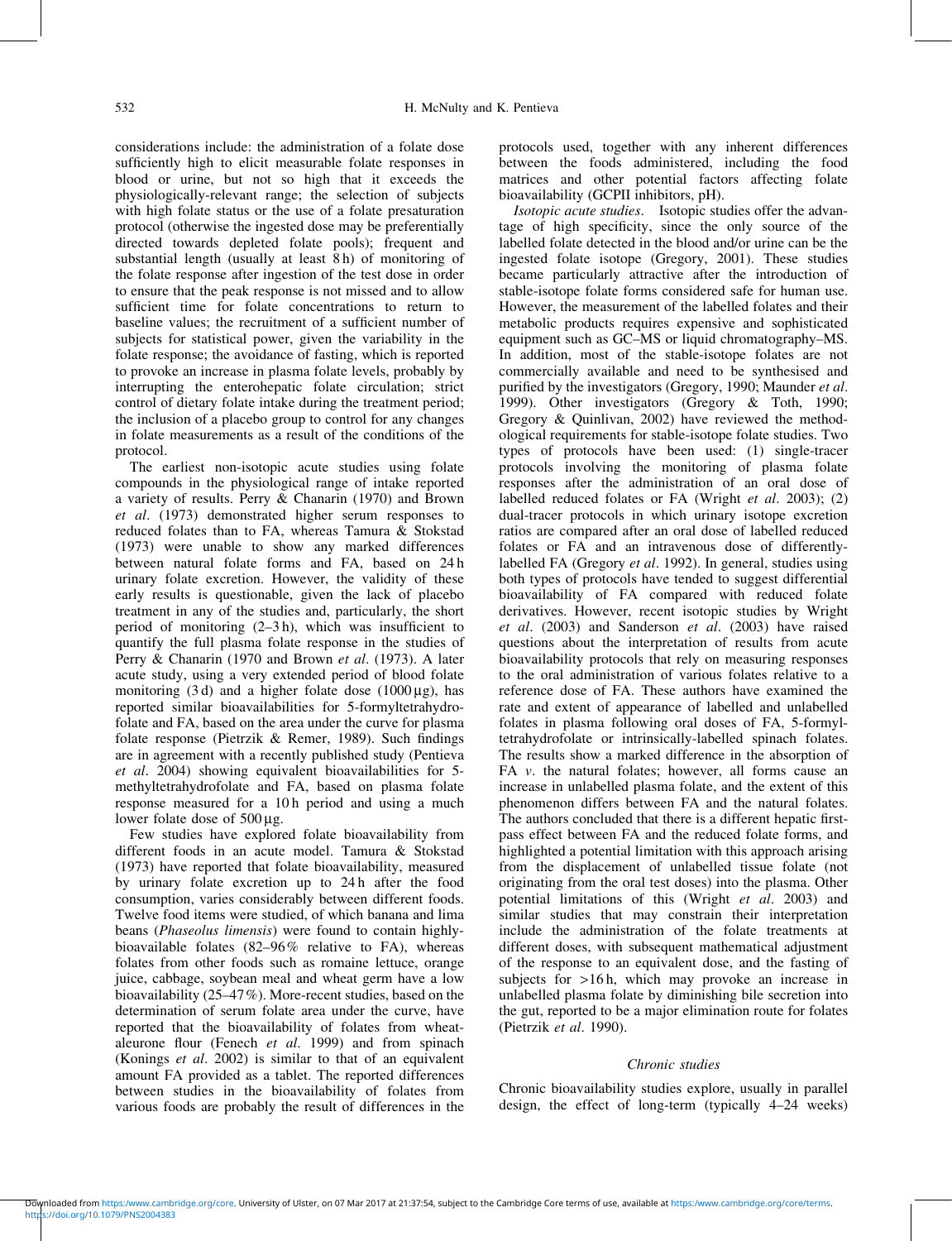interventions with comparable doses of FA and reduced folates (specific food folates, mixed diets or commercial preparations corresponding to the major food folate forms) on markers of folate status (serum folate, erythrocyte folate, plasma homocysteine). To avoid the effect of confounding factors on the response measurement, the following categories of subjects should be excluded from participation: users of B-vitamin supplements; users of drugs affecting B-vitamin metabolism; those suffering from chronic disease. The inclusion of a placebo group is essential to control for any changes in folate measurements as a result of the conditions of the intervention. In order to accurately compare the effects of different treatments, it is important that subjects are stratified at baseline to the various treatment groups on the basis of an end point of interest, particularly if (as in the case of plasma homocysteine) the response is likely to be influenced by baseline values. In addition, subject compliance to the intervention needs to be rigorously supervised by frequent contacts and recorded on an ongoing basis during the intervention period. Furthermore, the total folate content in the treatments being administered needs to be verified at the start and during the intervention. These aspects are often overlooked in the reporting of chronic folate bioavailability studies, but are of major relevance in the interpretation of the results. If these measures are not in place to confirm that the targetted folate levels are being delivered over the intervention period, any comparison of responses to different folate treatments or different intervention doses will be very problematic.

Studies examining the effect of chronic supplementation with commercial folate preparations at doses in the range of 100–400 mg/d have reported similar bioavailabilities for FA and 5-methyltetrahydrofolate (Venn et al. 2002, 2003; Lamers et al. 2004). However, the results of chronic studies using food folates to estimate the bioavailability of natural folates relative to FA show great variation depending on the food source and the response index used. The interpretation of bioavailability studies involving the provision of folate-rich foods to free-living subjects may be particularly problematic as a result of a number of confounding effects. These effects include the poor stability of food folates during cooking (McKillop et al. 2002), which results in considerable and very variable folate losses before ingestion. This factor, together with poor compliance of subjects with demanding intervention protocols in long-term studies or dietary displacement of usual food folate sources with intervention foods (Cuskelly et al. 1996; Ashfield-Watt et al. 2003), may result in considerably less food folate being consumed than that targetted. In contrast, FA treatment, against which responses to food folates are typically compared, not only provides the vitamin in a very stable form, but it is likely to be associated with much greater compliance of subjects because they are required to simply ingest a tablet daily in addition to their usual diet (Cuskelly et al. 1996). Such differences can exert major confounding effects that compromise the interpretation of many folate bioavailability studies in human subjects.

One landmark study, which measured non-pregnant women for 92 d in a metabolic unit, estimated the bioavailability of natural folates from a mixed diet to be  $\leq$ 50% that of FA (Sauberlich *et al.* 1987). Although this study was very precise, the results are based on a small number of subjects (ten subjects divided into three parallel groups) and have never been confirmed in a larger-scale metabolic study. However, in the absence of a more reliable estimate, the results of the Sauberlich et al. (1987) study have been used as the basis to set current US dietary folate recommendations, which are now expressed as DFE values (Institute of Medicine, 1998). The concept of DFE recognises for the first time the differences in bioavailability between natural food folates and the synthetic vitamin FA that is added to foods during fortification. Recent results (Hannon-Fletcher et al. 2004), based on the administration of representative food folates in a controlled (but not metabolic) 6-week intervention study, have estimated the bioavailability of food folate relative to FA to be approximately 45%, consistent with the estimate of  $\leq 50\%$ ' (Sauberlich *et al.* 1987) used as the cornerstone of the US DFE value. Also generally consistent with the US approach, chronic studies in free-living subjects that have compared the response of food folates with that of FA-fortified foods at equivalent intakes have shown the latter to be much more effective in increasing serum and erythrocyte folate (Cuskelly et al. 1996; Riddel et al. 2000) and reducing homocysteine (Riddel et al. 2000).

### Recent folate bioavailability studies and future research priorities

The Food Standards Agency recently convened a workshop to review current research and to consider future research priorities in folate bioavailability. The full report, which includes the results of a number of recentlycompleted studies (many of which were Food Standards Agency funded), has been published elsewhere (Sanderson et al. 2003). The workshop concluded that the assessment of folate bioavailability in whole diets is a high priority for future research.

The biggest challenge in any future studies aiming to assess folate bioavailability in this way will be the delivery of food folate and FA at equivalent doses throughout the intervention period. One way in which the whole diet could be controlled would be to conduct the study in a metabolic unit. However, this approach in itself will not guarantee that the folate content of the administered foods is equivalent to the FA dose being administered in parallel. In order to ensure equivalence all meals and snacks for the intervention period (whether or not it is conducted in a metabolic unit) would need to be prepared and analysed before they are consumed. The alternative, verifying the folate content of the intervention diet after its administration (by duplicate meal analysis, for example), has proven to be problematic even in highly-controlled studies such as that of Brouwer et al. (1999), because analysis of administered foods often reveals folate levels not equivalent to the FA dose, necessitating the use of a correction factor at the analysis stage. The major reason why the amount of folates in a meal is often found on analysis to differ from that targetted is primarily a result of the welldocumented underestimation of the folate content of foods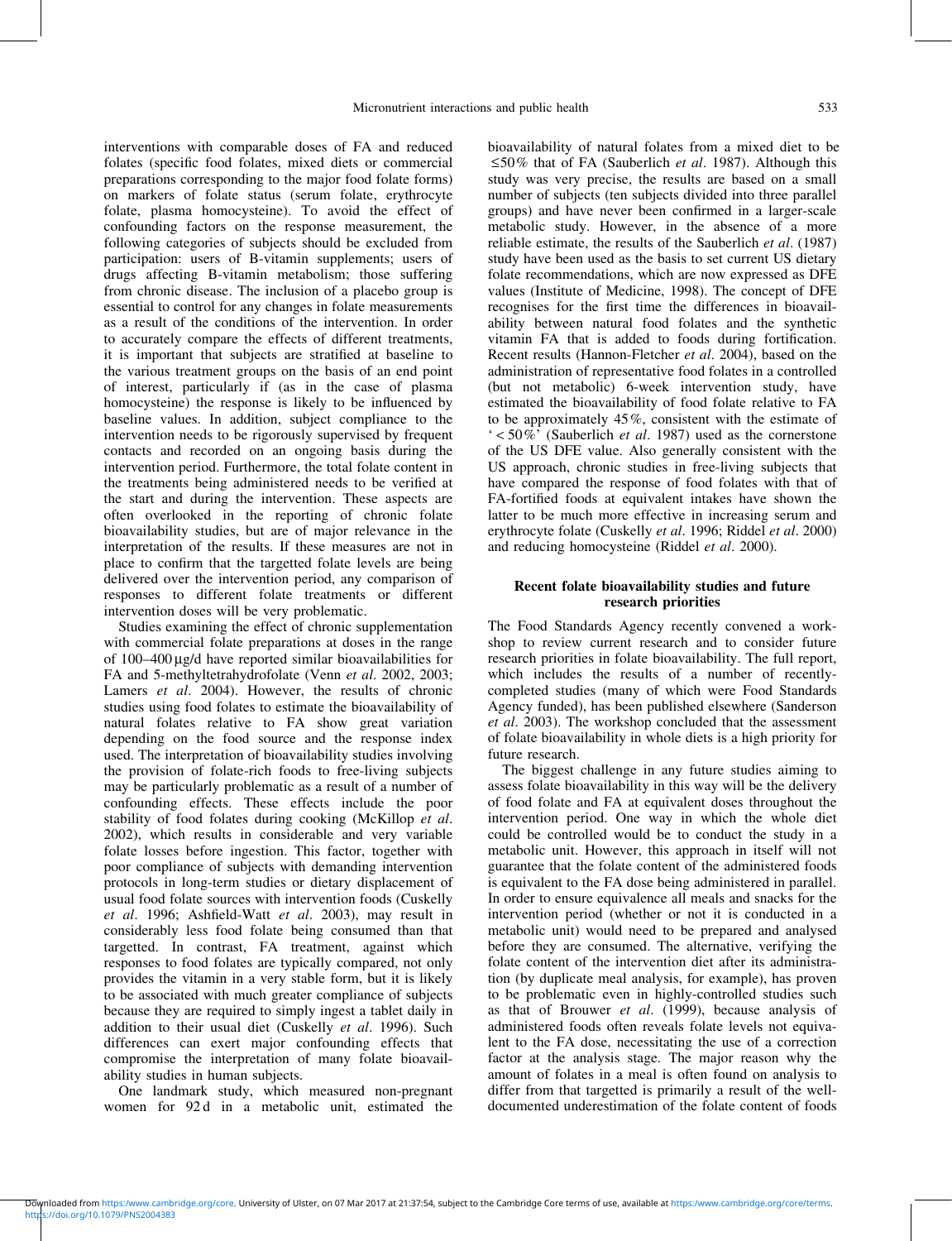in current Food Tables. Using newer food folate methodology based on trienzyme (protease, amylase and conjugase) treatment (Tamura et al. 1997), much higher values have been reported recently for folates in various plant and animal foods and in composite meals (McKillop et al. 2002; Pentieva et al. 2002) compared with published folate values generated using traditional folate methodology. This finding, if confirmed, may have major implications for the calculation of dietary folate intake (and therefore folate recommendations) and requires further investigation.

#### **Conclusions**

Food folate bioavailability and the factors that affect it are poorly understood. These considerations are important, given the established and emerging roles for folate in disease prevention on the one hand, and the widespread under-provision of folate in typical diets in most European countries on the other. A number of methodological approaches have been used to address food folate bioavailability, but there are some major limitations that may confound the interpretation of studies using these various approaches. Chronic studies with food folates are likely to give the most meaningful results in future research, but only if they are based on robust and tightlycontrolled protocols to ensure the delivery of food folate and FA at equivalent doses throughout the intervention period. This challenge is a considerable one if folate bioavailability in whole diets is to be accurately assessed in order to provide quantifiable data on which to base food policy. In addition to the incomplete bioavailability of food folates generally evident from the literature, the poor stability of food folates (particularly in green vegetables) during cooking is an additional factor contributing to the limited ability of natural food folates to optimise folate status.

#### Acknowledgements

We wish to thank the Food Standards Agency for supporting our folate bioavailability research (project no. NO5013).

#### References

- Afman LA, Frans JM, Trijbels & Blom HJ (2003) The H475Y polymorphism in the glutamate carboxypeptidase II gene increases plasma folate without affecting the risk for neural tube defects in humans. Journal of Nutrition 133, 75–77.
- Andersson A & Oste R (1992) Loss of ascorbic acid, folate and vitamin B12, and changes in oxygen content of UHT-milk, II. Results and discussion. Milchwissenschaft 47, 299–302.
- Ashfield-Watt PAL, Whiting JM, Clark ZE, Moat SJ, Newcombe RG, Burr ML & McDowell IFW (2003) A comparison of the effect of advice to eat either '5-a-day' fruit and vegetables or folic acid-fortified foods on plasma folate and homocysteine. European Journal of Clinical Nutrition 57, 316–323.
- Bailey LB, Barton LE, Hillier SE & Cerda JJ (1988) Bioavailability of mono and polyglutamyl folate in human subjects. Nutrition Reports International 38, 509–518.
- Baker H, Jaslow SP & Frank O (1978) Severe impairment of dietary folate utilization in the elderly. Journal of the American Geriatrics Society 26, 218–221.
- Bhandari SD & Gregory JF (1990) Inhibition by selected food components of human and porcine intestinal pteroylpolyglutamate hydrolase activity. American Journal of Clinical Nutrition 51, 87–94.
- Brouwer IA, van Dusseldorp M, West CE, Meyboom S, Thomas CMG, Duran M, van het Hof KH, Eskes TKAB, Hautvast JGAJ & Steegers-Theunissen RPM (1999) Dietary folate from vegetables and citrus fruit decreases plasma homocysteine concentrations in humans in a dietary controlled trial. Journal of Nutrition 129, 1135–1139.
- Brown JP, Scott JM, Foster FG & Weir DG (1973) Ingestion and absorption of naturally occurring pteroylmonoglutamates (folates) in man. Gastroenterology 64, 223–232.
- Butterworth CE, Newman AJ & Krumdieck CL (1974) Tropical sprue: A consideration of possible etiologic mechanisms with emphasis on pteroylpolyglutamate metabolism. Transamerica Clinical Climatology Association 86, 11–22.
- Castenmiller JJM, van de Poll CJ, West CE, Brouwer IA, Thomas CMG & van Dusseldorp M (2000) Bioavailability of folate from processed spinach in humans. Annals of Nutrition and Metabolism 44, 163–169.
- Choi SW & Mason JB (2000) Folate and carcinogenesis: An integrated scheme. Journal of Nutrition 130, 129–132.
- Colman N, Green R & Metz J (1975) Prevention of folate deficiency by food fortification. II. Absorption of folic acid from fortified staple foods. American Journal of Clinical Nutrition 28, 459–464.
- Cuskelly GJ, McNulty H & Scott JM (1996) Effect of increasing dietary folate on red-cell folate: Implications for prevention of neural tube defects. Lancet 347, 657-659.
- Czeizel AE & Dudas I (1992) Prevention of first occurrence of neural tube defects by periconceptional vitamin supplementation. New England Journal of Medicine 327, 1832-1835.
- Dang J, Arcot J & Shrestha A (2000) Folate retention in selected processed legumes. Food Chemistry 68, 295–298.
- De Souza SC & Eitenmiller RR (1986) Effects of processing and storage on the folate content of spinach and broccoli. Journal of Food Science 51, 626–628.
- Devlin AM, Ling E, Peerson JM, Fernando S, Clarke R, Smith AD & Halsted CH (2000) Glutamate carboxypeptidase II: a polymorphism associated with lower levels of serum folate and hyperhomocysteinemia. Human Molecular Genetics 9, 2837–2844.
- Fenech M, Noakes M, Clifton P & Topping D (1999) Aleurone flour is a rich source of bioavailable folate in humans. Journal of Nutrition 129, 1114–1119.
- Fletcher RJ, Bell IP & Lambert JP (2004) Public health aspects of food fortification: a question of balance. Proceedings of the Nutrition Society 63, 605–614.
- Godwin HA & Rosenberg IH (1975) Comparative studies of the intestinal absorption of [<sup>3</sup>H]pteroylmonoglutamate and  $[^3H]$ pteroylheptaglutamate in man. *Gastroenterology* 69, 364–373.
- Gregory JF (1990) Improved synthesis of  $[3, 5'-2H2]$  folic acid: extent and specificity of deuterium labelling. Journal of Agricultural and Food Chemistry 38, 1073–1076.
- Gregory JF (1995) The bioavailability of folate. In Folate: Nutritional and Clinical Perspectives, pp. 195–235. [LB Bailey, editor]. New York: Marcel Dekker.
- Gregory JF (2001) Case study: folate bioavailability. Journal of Nutrition 131, 1376S–1382S.
- Gregory JF, Bhandari SD, Bailey LB, Toth JP, Baumgartner TG & Cerda JJ (1992) Relative bioavailability of deuteriumlabeled monoglutamyl tetrahydrofolates and folic acid in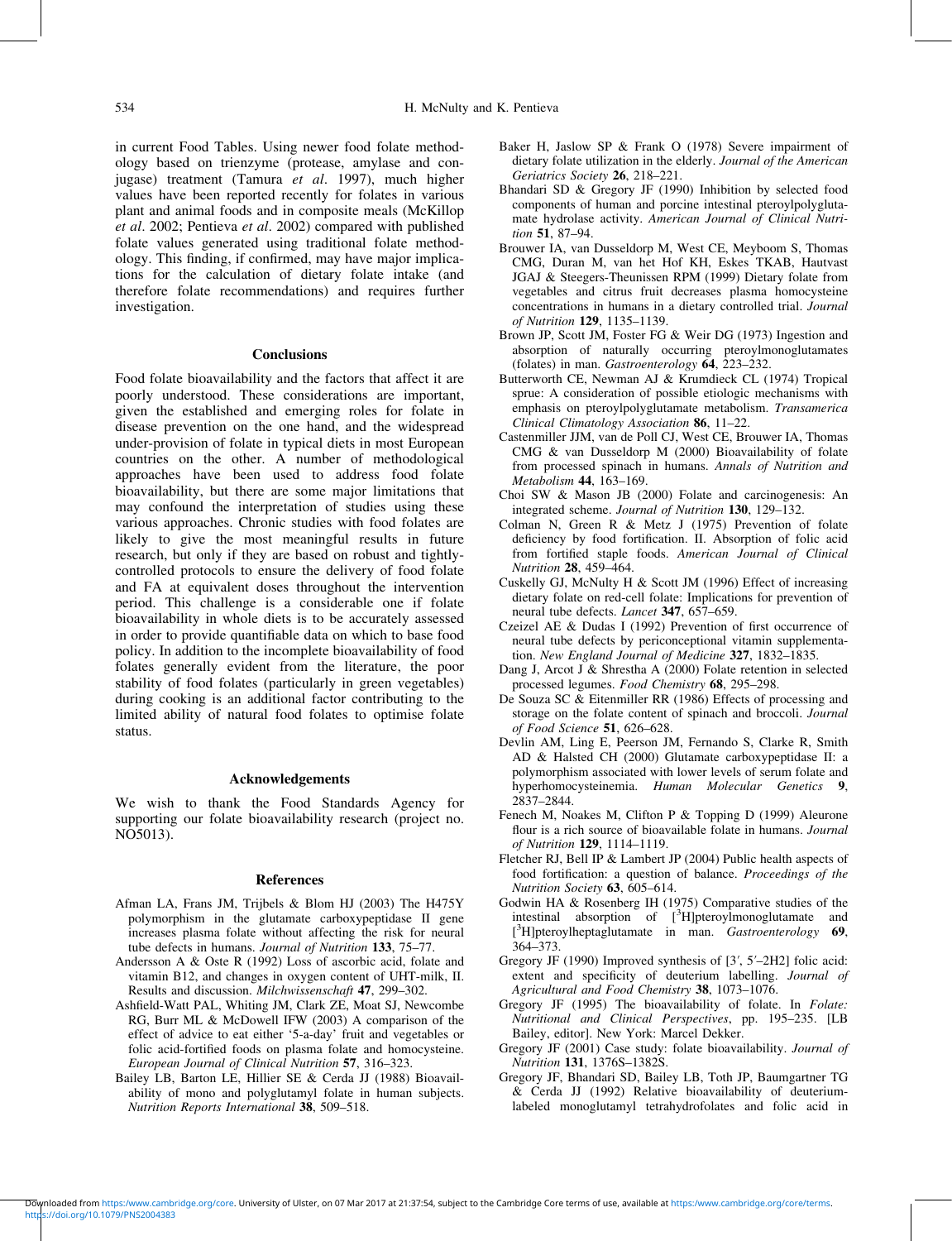human subjects. American Journal of Clinical Nutrition 55, 1147–1153.

- Gregory JF & Quinlivan EP (2002) In vivo kinetics of folate metabolism. Annual Review of Nutrition 22, 199–220.
- Gregory JF & Toth JP (1990) Stable-isotopic methods for in vivo investigation of folate absorption and metabolism. In Folic Acid Metabolism in Health and Disease, pp. 151–169. [MF Picciano, ELR Stokstad and JF Gregory, editors]. New York: Wiley-Liss Inc.
- Halsted CH (1990) Intestinal absorption of dietary folates. In Folic Acid Metabolism in Health and Disease, pp. 23–45. [MF Picciano, ELR Stokstad and JF Gregory, editors]. New York: Wiley-Liss Inc.
- Hannon-Fletcher MP, Armstrong NC, Scott JM, Pentieva K, Bradbury I, Ward M, Strain JJ, Dunn AA, Molloy AM, Scullion MA & McNulty H (2004) Determination of the bioavailability of food folates in a controlled intervention study. American Journal of Clinical Nutrition (In the Press).
- Hurdle ADF, Barton D & Searles IH (1968) A method for measuring folate in foods and its application to a hospital diet. American Journal of Clinical Nutrition 21, 1202–1207.
- Institute of Medicine (1998) Dietary Reference Intake; Thiamine, Riboflavin, Niacin, Vitamin B6, Folate, Vitamin B12, Pantothenic Acid, Biotin, and Choline. Washington, DC: National Academy Press.
- Keagy PM, Shane B & Oace SM (1988) Folate bioavailability in humans: effect of wheat bran and beans. American Journal of Clinical Nutrition 47, 80–88.
- Konings EJM, Troost FJ, Castenmiller JJM, Roomans HHS, van den Brandt PA & Saris WHM (2002) Intestinal absorption of different types of folate in healthy subjects with an ileostomy. British Journal of Nutrition 88, 235–242.
- Lamers Y, Prinz-Langenohl R, Moser R & Pietrzik K (2004) Supplementation with [6S]-5-methyltetrahydrofolate or folic acid equally reduces plasma total homocysteine concentrations in healthy women. American Journal of Clinical Nutrition 79, 473–478.
- Leichter J, Switzer VP & Landymore AF (1978) Effect of cooking on folate content of vegetables. Nutrition Reports International 18, 475–479.
- Lievers KJA, Kluijtmans LAJ, Boers GHJ, Verhoef P, den Heijer M, Trijbels FJM & Blom HJ (2002) Influence of glutamate carboxypeptidase II (GCPII) polymorphism  $(1561C \rightarrow T)$  on plasma homocysteine, folate and vitamin  $B_{12}$  levels and its relationship to cardiovascular disease risk. Atherosclerosis 164, 269–273.
- McKillop, D, Pentieva, K, Daly D, McPartlin JM, Hughes J, Strain JJ, Scott JM & McNulty H (2002) The effect of different cooking methods on folate retention in various foods which are amongst the major contributors to folate intake in the UK diet. British Journal of Nutrition 88, 681–688.
- Maunder P, Finglas PM, Mallet AI, Mellon FA, Razzaque MA, Ridge B, Vahteristo L & Witthoft C (1999) The synthesis of folic acid, multiple labelled with stable isotopes, for bioavailability studies in human nutrition. Journal of the Chemical Society Perkin Transaction 1, 1311–1323.
- Medical Research Council Vitamin Study Research Group (1991) Prevention of neural tube defects: results of the Medical Research Council Vitamin Study. Lancet 338, 131–137.
- Melse-Boonstra A, de Bree A, Verhoef P, Bjorke-Monsen AL & Verschuren WMM (2002) Dietary monoglutamate and polyglutamate folate are both associated with plasma folate concentrations in Dutch men and women aged 20–65 y. Journal of Nutrition 132, 1307–1312.
- Melse-Boonstra A, West CE, Katan MB, Kok FJ & Verhoef P (2004) Bioavailability of heptaglutamyl relative to

monoglutamyl folic acid in healthy adults. American Journal of Clinical Nutrition 79, 424–429.

- Murphy M, Keating M, Boyle P, Weir DG & Scott JM (1976) The elucidation of the mechanism of folate catabolism in the rat. Biochemical and Biophysical Research Communications 71, 1017–1024.
- Pentieva K, Kidd JA, McKillop DJ, Strain JJ, Scott JM & McNulty H (2002) Folate analysis of composite meals. Proceedings of the Nutrition Society 61, 92A.
- Pentieva K, McNulty H, Reichert R, Ward M, Strain JJ, McKillop D, McPartlin JM, Connolly E, Molloy A, Krämer K & Scott JM (2004) The short-term bioavailabilities of [6S]-5-methyltetrahydrofolate and folic acid are equivalent in men. Journal of Nutrition 134, 580–585.
- Pfeiffer CM, Rogers LM, Bailey LB & Gregory JF (1997) Absorption of folate from fortified cereal-grain products and of supplemental folate consumed with or without food determined by using a dual-label stable-isotope protocol. American Journal of Clinical Nutrition 66, 1388–1397.
- Perry J & Chanarin I (1970) Intestinal absorption of reduced folate compounds in man. British Journal of Haematology 18, 329–339.
- Pietrzik K, Hages M & Remer T (1990) Methodological aspects in vitamin bioavailability testing. Journal of Micronutrient Analysis 7, 207–222.
- Pietrzik K & Remer T (1989) Zur Bioverfugbarkeitsprufung von Mikronahrstoffen (Bioavailability study of micronutrients). Zeitschrift fur Ernahrungawissenschaft 28, 130–141.
- Prinz-Langenohl R, Bronstrup A, Thorand B, Hages M & Pietrzik K (1999) Availability of food folate in humans. Journal of Nutrition 129, 913–916.
- Reisenauer AM & Halsted CH (1987) Human folate requirements. Journal of Nutrition 117, 600–602.
- Riddell LJ, Chisholm A, Williams S & Mann JI (2000) Dietary strategies for lowering homocysteine concentrations. American Journal of Clinical Nutrition 71, 1448–1454.
- Rosenberg IH & Godwin HA (1971) Inhibition of intestinal  $\gamma$ glutamyl carboxypeptidase by yeast nucleic acid: an explanation of variability in utilisation of dietary polyglutamyl folate. Journal of Clinical Investigation 50, 78a.
- Sanderson P, McNulty H, Mastroiacovo P, McDowell IFW, Melse-Boonstra A, Finglas PM & Gregory JF III (2003) Folate bioavailability: UK Food Standards Agency workshop report. British Journal of Nutrition 90, 473–479.
- Sauberlich HE, Kretsch MJ, Skala JH, Johnson HL & Taylor RC (1987) Folate requirement and metabolism in nonpregnant women. American Journal of Clinical Nutrition 46, 1016–1028.
- Seshadri S, Beiser A, Selhub J, Jacques PF, Rosenberg IH, D'Agostino RB, Wison PWF & Wolf PA (2002) Plasma homocysteine as a risk factor for dementia and Alzheimer's disease. New England Journal of Medicine 346, 476–483.
- Seyom E & Selhub J (1998) Properties of food folates determined by stability and susceptibility to intestinal pteroylpolyglutamate hydrolase action. Journal of Nutrition 128, 1956–1960.
- Smith AM, Picciano MF & Deering RH (1985) Folate intake and blood concentrations of term infants. American Journal of Clinical Nutrition 41, 590–598.
- Strain JJ, Dowey L, Ward M, Pentieva K & McNulty H (2004) B-vitamins, homocysteine metabolism and CVD. Proceedings of the Nutrition Society 63, 597–603.
- Tamura T, Mizuno Y, Johnston KE & Jacob RA (1997) Food folate assay with protease,  $\alpha$ -amylase and folate conjugase treatments. Journal of Agricultural and Food Chemistry 45, 135–139.
- Tamura T, Shin YS, Buehring KU & Stokstad ELR (1976) The availability of folate in man: Effect of orange juice supplement